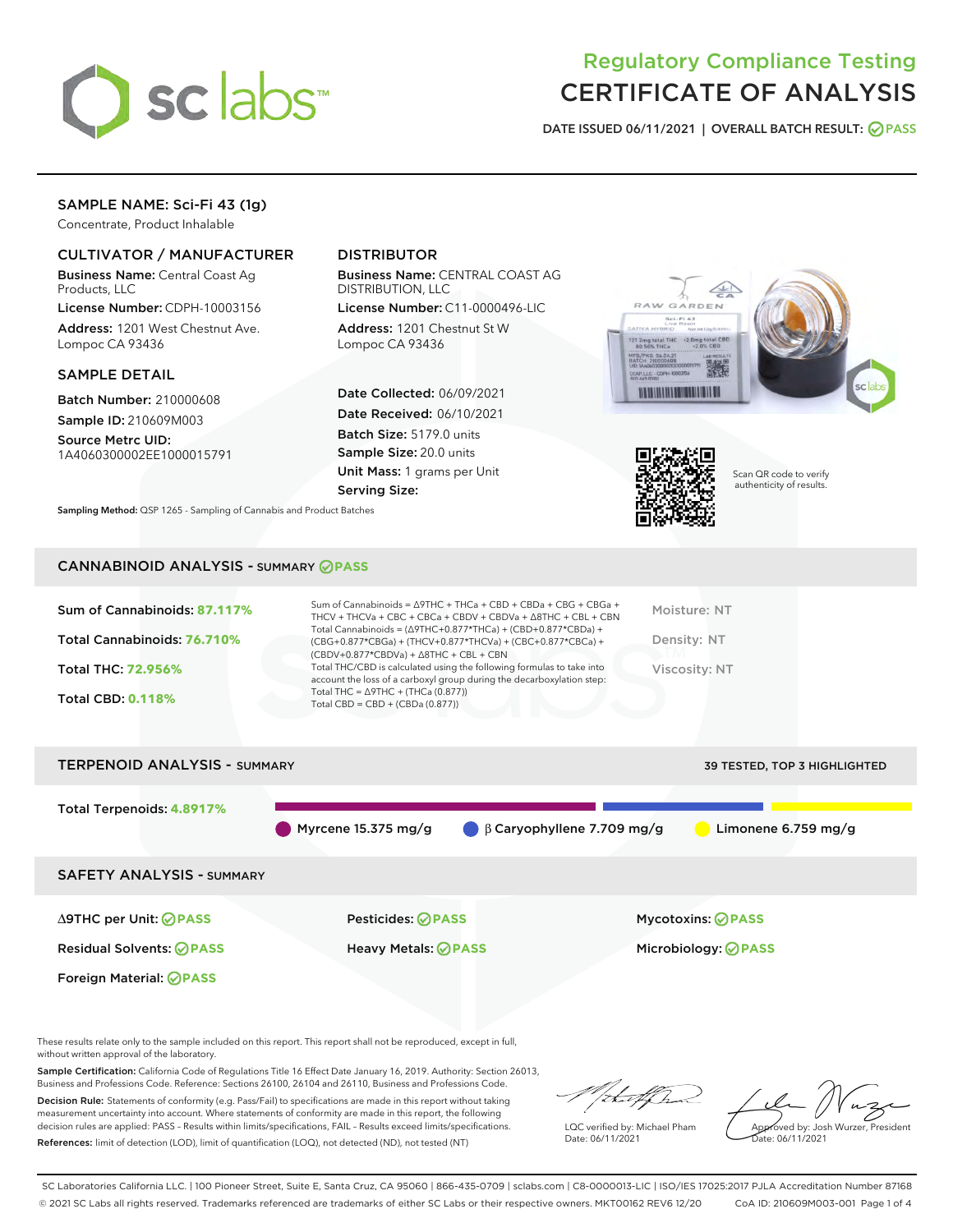



SCI-FI 43 (1G) | DATE ISSUED 06/11/2021 | OVERALL BATCH RESULT: 2 PASS

#### CANNABINOID TEST RESULTS - 06/11/2021 2 PASS

Tested by high-performance liquid chromatography with diode-array detection (HPLC-DAD). **Method:** QSP 1157 - Analysis of Cannabinoids by HPLC-DAD

#### TOTAL CANNABINOIDS: **76.710%** Total Cannabinoids (Total THC) + (Total CBD) +

(Total CBG) + (Total THCV) + (Total CBC) + (Total CBDV) + ∆8THC + CBL + CBN

TOTAL THC: **72.956%** Total THC (∆9THC+0.877\*THCa)

TOTAL CBD: **0.118%**

Total CBD (CBD+0.877\*CBDa)

TOTAL CBG: 2.68% Total CBG (CBG+0.877\*CBGa)

TOTAL THCV: 0.386% Total THCV (THCV+0.877\*THCVa)

TOTAL CBC: 0.57% Total CBC (CBC+0.877\*CBCa)

TOTAL CBDV: ND Total CBDV (CBDV+0.877\*CBDVa)

| <b>COMPOUND</b> | LOD/LOQ<br>(mg/g)          | <b>MEASUREMENT</b><br><b>UNCERTAINTY</b><br>(mg/g) | <b>RESULT</b><br>(mg/g) | <b>RESULT</b><br>(%) |
|-----------------|----------------------------|----------------------------------------------------|-------------------------|----------------------|
| <b>THCa</b>     | 0.05/0.14                  | ±20.727                                            | 806.51                  | 80.651               |
| <b>CBGa</b>     | 0.1/0.2                    | ±1.42                                              | 27.2                    | 2.72                 |
| <b>A9THC</b>    | 0.06 / 0.26                | ±0.765                                             | 22.25                   | 2.225                |
| <b>CBCa</b>     | 0.07/0.28                  | ±0.318                                             | 6.50                    | 0.650                |
| <b>THCVa</b>    | 0.07/0.20                  | ±0.210                                             | 4.40                    | 0.440                |
| <b>CBG</b>      | 0.06/0.19                  | ±0.117                                             | 2.97                    | 0.297                |
| <b>CBDa</b>     | 0.02/0.19                  | ±0.039                                             | 1.34                    | 0.134                |
| A8THC           | 0.1/0.4                    | N/A                                                | <b>ND</b>               | <b>ND</b>            |
| <b>THCV</b>     | 0.1/0.2                    | N/A                                                | <b>ND</b>               | <b>ND</b>            |
| <b>CBD</b>      | 0.07/0.29                  | N/A                                                | <b>ND</b>               | <b>ND</b>            |
| <b>CBDV</b>     | 0.04 / 0.15                | N/A                                                | <b>ND</b>               | <b>ND</b>            |
| <b>CBDVa</b>    | 0.03/0.53                  | N/A                                                | <b>ND</b>               | <b>ND</b>            |
| <b>CBL</b>      | 0.06 / 0.24                | N/A                                                | <b>ND</b>               | <b>ND</b>            |
| <b>CBN</b>      | 0.1/0.3                    | N/A                                                | <b>ND</b>               | <b>ND</b>            |
| <b>CBC</b>      | 0.2 / 0.5                  | N/A                                                | <b>ND</b>               | <b>ND</b>            |
|                 | <b>SUM OF CANNABINOIDS</b> |                                                    | 871.17 mg/g             | 87.117%              |

#### **UNIT MASS: 1 grams per Unit**

| ∆9THC per Unit                                                                            | 1120 per-package limit | 22.25 mg/unit<br><b>PASS</b> |  |  |
|-------------------------------------------------------------------------------------------|------------------------|------------------------------|--|--|
| <b>Total THC per Unit</b>                                                                 |                        | 729.56 mg/unit               |  |  |
| <b>CBD per Unit</b>                                                                       |                        | <b>ND</b>                    |  |  |
| <b>Total CBD per Unit</b>                                                                 |                        | $1.18$ mg/unit               |  |  |
| Sum of Cannabinoids<br>per Unit                                                           |                        | 871.17 mg/unit               |  |  |
| <b>Total Cannabinoids</b><br>per Unit                                                     |                        | 767.10 mg/unit               |  |  |
| <b>MOISTURE TEST RESULT</b><br><b>VISCOSITY TEST RESULT</b><br><b>DENSITY TEST RESULT</b> |                        |                              |  |  |

Not Tested

**MOISTURE TEST RESULT**

Not Tested

Not Tested

Terpene analysis utilizing gas chromatography-flame ionization detection (GC-FID). **Method:** QSP 1192 - Analysis of Terpenoids by GC-FID

| <b>COMPOUND</b>         | LOD/LOQ<br>(mg/g) | <b>MEASUREMENT</b><br><b>UNCERTAINTY</b><br>(mg/g) | <b>RESULT</b><br>(mg/g)                         | <b>RESULT</b><br>$(\%)$ |
|-------------------------|-------------------|----------------------------------------------------|-------------------------------------------------|-------------------------|
| <b>Myrcene</b>          | 0.008 / 0.025     | ±0.1983                                            | 15.375                                          | 1.5375                  |
| $\beta$ Caryophyllene   | 0.004 / 0.012     | ±0.2744                                            | 7.709                                           | 0.7709                  |
| Limonene                | 0.005 / 0.016     | ±0.0967                                            | 6.759                                           | 0.6759                  |
| Linalool                | 0.009 / 0.032     | ±0.0961                                            | 2.529                                           | 0.2529                  |
| Ocimene                 | 0.011 / 0.038     | ±0.0787                                            | 2.452                                           | 0.2452                  |
| $\alpha$ Humulene       | 0.009/0.029       | ±0.0769                                            | 2.395                                           | 0.2395                  |
| $\alpha$ Bisabolol      | 0.008 / 0.026     | ±0.1033                                            | 1.934                                           | 0.1934                  |
| Guaiol                  | 0.009 / 0.030     | ±0.0842                                            | 1.784                                           | 0.1784                  |
| $\alpha$ Pinene         | 0.005 / 0.017     | ±0.0112                                            | 1.303                                           | 0.1303                  |
| $\beta$ Pinene          | 0.004 / 0.014     | ±0.0144                                            | 1.251                                           | 0.1251                  |
| <b>Terpineol</b>        | 0.016 / 0.055     | ±0.0581                                            | 0.947                                           | 0.0947                  |
| Valencene               | 0.009 / 0.030     | ±0.0569                                            | 0.826                                           | 0.0826                  |
| Fenchol                 | 0.010 / 0.034     | ±0.0277                                            | 0.715                                           | 0.0715                  |
| trans-ß-Farnesene       | 0.008 / 0.025     | ±0.0253                                            | 0.714                                           | 0.0714                  |
| Caryophyllene<br>Oxide  | 0.010 / 0.033     | ±0.0262                                            | 0.569                                           | 0.0569                  |
| Terpinolene             | 0.008 / 0.026     | ±0.0109                                            | 0.531                                           | 0.0531                  |
| Nerolidol               | 0.009 / 0.028     | ±0.0261                                            | 0.415                                           | 0.0415                  |
| <b>Borneol</b>          | 0.005 / 0.016     | ±0.0089                                            | 0.212                                           | 0.0212                  |
| Citronellol             | 0.003 / 0.010     | ±0.0060                                            | 0.123                                           | 0.0123                  |
| Camphene                | 0.005 / 0.015     | ±0.0013                                            | 0.113                                           | 0.0113                  |
| Fenchone                | 0.009 / 0.028     | ±0.0029                                            | 0.099                                           | 0.0099                  |
| Geraniol                | 0.002 / 0.007     | ±0.0021                                            | 0.047                                           | 0.0047                  |
| Sabinene Hydrate        | 0.006 / 0.022     | ±0.0012                                            | 0.031                                           | 0.0031                  |
| Sabinene                | 0.004 / 0.014     | ±0.0003                                            | 0.027                                           | 0.0027                  |
| $\gamma$ Terpinene      | 0.006 / 0.018     | ±0.0004                                            | 0.021                                           | 0.0021                  |
| Nerol                   | 0.003 / 0.011     | ±0.0009                                            | 0.020                                           | 0.0020                  |
| <b>Geranyl Acetate</b>  | 0.004 / 0.014     | ±0.0007                                            | 0.016                                           | 0.0016                  |
| $\alpha$ Phellandrene   | 0.006 / 0.020     | N/A                                                | <loq< th=""><th><loq< th=""></loq<></th></loq<> | <loq< th=""></loq<>     |
| 3 Carene                | 0.005 / 0.018     | N/A                                                | <loq< th=""><th><loq< th=""></loq<></th></loq<> | <loq< th=""></loq<>     |
| $\alpha$ Terpinene      | 0.005 / 0.017     | N/A                                                | < 0                                             | $\sim$ 0.0              |
| p-Cymene                | 0.005 / 0.016     | N/A                                                | ND                                              | ND                      |
| Eucalyptol              | 0.006 / 0.018     | N/A                                                | ND                                              | ND                      |
| (-)-Isopulegol          | 0.005 / 0.016     | N/A                                                | ND                                              | <b>ND</b>               |
| Camphor                 | 0.006 / 0.019     | N/A                                                | ND                                              | ND                      |
| Isoborneol              | 0.004 / 0.012     | N/A                                                | ND                                              | ND                      |
| Menthol                 | 0.008 / 0.025     | N/A                                                | ND                                              | ND                      |
| R-(+)-Pulegone          | 0.003 / 0.011     | N/A                                                | ND                                              | ND                      |
| $\alpha$ Cedrene        | 0.005 / 0.016     | N/A                                                | ND                                              | ND                      |
| Cedrol                  | 0.008 / 0.027     | N/A                                                | ND                                              | <b>ND</b>               |
| <b>TOTAL TERPENOIDS</b> |                   |                                                    | 48.917 mg/g                                     | 4.8917%                 |

SC Laboratories California LLC. | 100 Pioneer Street, Suite E, Santa Cruz, CA 95060 | 866-435-0709 | sclabs.com | C8-0000013-LIC | ISO/IES 17025:2017 PJLA Accreditation Number 87168 © 2021 SC Labs all rights reserved. Trademarks referenced are trademarks of either SC Labs or their respective owners. MKT00162 REV6 12/20 CoA ID: 210609M003-001 Page 2 of 4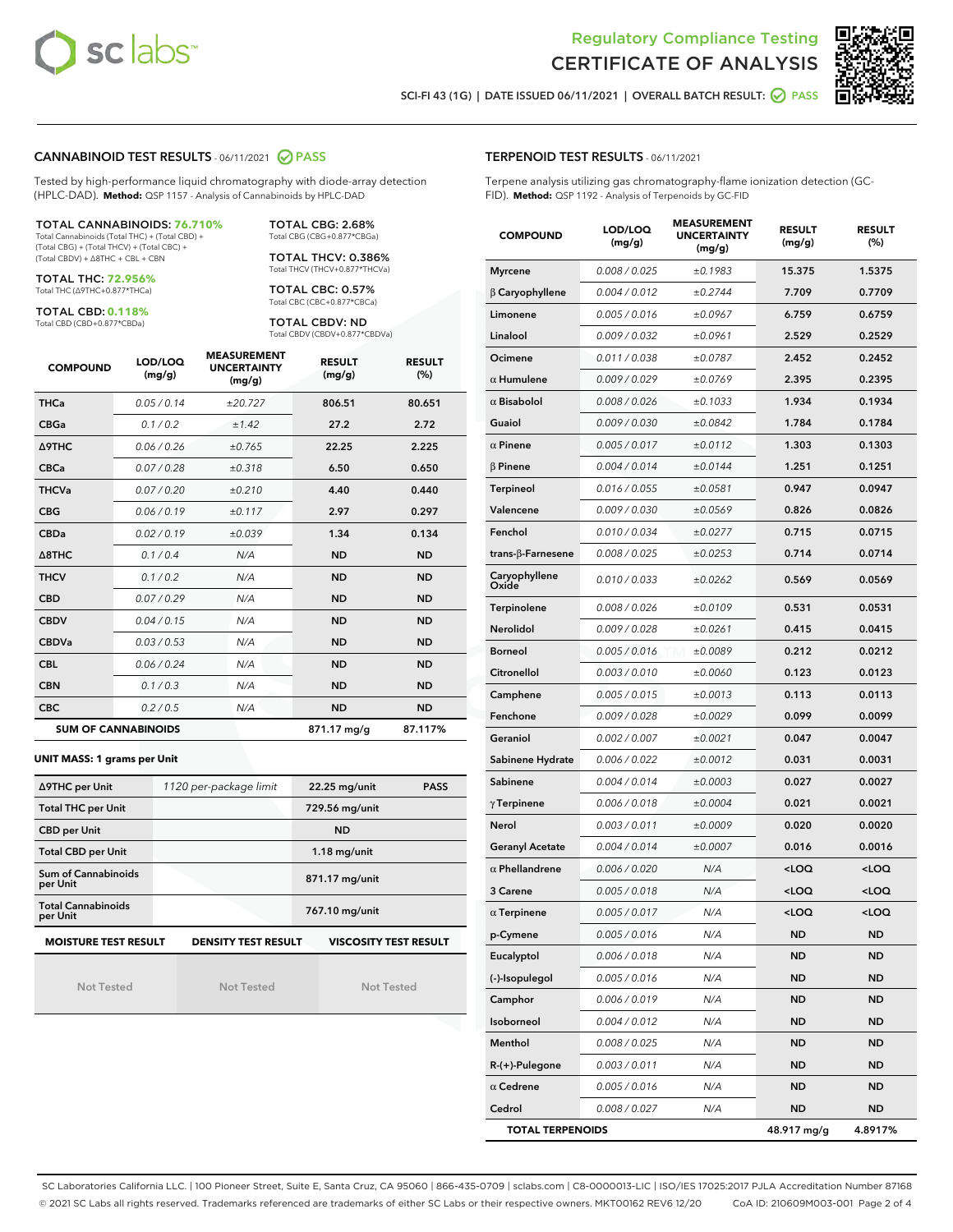



SCI-FI 43 (1G) | DATE ISSUED 06/11/2021 | OVERALL BATCH RESULT: O PASS

# CATEGORY 1 PESTICIDE TEST RESULTS - 06/11/2021 2 PASS

Pesticide and plant growth regulator analysis utilizing high-performance liquid chromatography-mass spectrometry (HPLC-MS) or gas chromatography-mass spectrometry (GC-MS). \*GC-MS utilized where indicated. **Method:** QSP 1212 - Analysis of Pesticides and Mycotoxins by LC-MS or QSP 1213 - Analysis of Pesticides by GC-MS

| <b>COMPOUND</b>             | LOD/LOQ<br>$(\mu g/g)$ | <b>ACTION</b><br><b>LIMIT</b><br>$(\mu g/g)$ | <b>MEASUREMENT</b><br><b>UNCERTAINTY</b><br>$(\mu g/g)$ | <b>RESULT</b><br>$(\mu g/g)$ | <b>RESULT</b> |
|-----------------------------|------------------------|----------------------------------------------|---------------------------------------------------------|------------------------------|---------------|
| Aldicarb                    | 0.03 / 0.08            | $\ge$ LOD                                    | N/A                                                     | <b>ND</b>                    | <b>PASS</b>   |
| Carbofuran                  | 0.02 / 0.05            | $\ge$ LOD                                    | N/A                                                     | <b>ND</b>                    | <b>PASS</b>   |
| Chlordane*                  | 0.03 / 0.08            | $\ge$ LOD                                    | N/A                                                     | <b>ND</b>                    | <b>PASS</b>   |
| Chlorfenapyr*               | 0.03/0.10              | $\ge$ LOD                                    | N/A                                                     | <b>ND</b>                    | <b>PASS</b>   |
| Chlorpyrifos                | 0.02 / 0.06            | $\ge$ LOD                                    | N/A                                                     | <b>ND</b>                    | <b>PASS</b>   |
| Coumaphos                   | 0.02 / 0.07            | $\ge$ LOD                                    | N/A                                                     | <b>ND</b>                    | <b>PASS</b>   |
| Daminozide                  | 0.02 / 0.07            | $\ge$ LOD                                    | N/A                                                     | <b>ND</b>                    | <b>PASS</b>   |
| <b>DDVP</b><br>(Dichlorvos) | 0.03/0.09              | $\ge$ LOD                                    | N/A                                                     | <b>ND</b>                    | <b>PASS</b>   |
| Dimethoate                  | 0.03/0.08              | $\ge$ LOD                                    | N/A                                                     | <b>ND</b>                    | <b>PASS</b>   |
| Ethoprop(hos)               | 0.03/0.10              | $\ge$ LOD                                    | N/A                                                     | <b>ND</b>                    | <b>PASS</b>   |
| Etofenprox                  | 0.02/0.06              | $>$ LOD                                      | N/A                                                     | <b>ND</b>                    | <b>PASS</b>   |
| Fenoxycarb                  | 0.03/0.08              | $>$ LOD                                      | N/A                                                     | <b>ND</b>                    | <b>PASS</b>   |
| Fipronil                    | 0.03/0.08              | $>$ LOD                                      | N/A                                                     | <b>ND</b>                    | <b>PASS</b>   |
| Imazalil                    | 0.02 / 0.06            | $\ge$ LOD                                    | N/A                                                     | <b>ND</b>                    | <b>PASS</b>   |
| <b>Methiocarb</b>           | 0.02 / 0.07            | $\ge$ LOD                                    | N/A                                                     | <b>ND</b>                    | <b>PASS</b>   |
| Methyl<br>parathion         | 0.03/0.10              | $\ge$ LOD                                    | N/A                                                     | <b>ND</b>                    | <b>PASS</b>   |
| <b>Mevinphos</b>            | 0.03/0.09              | $\ge$ LOD                                    | N/A                                                     | <b>ND</b>                    | <b>PASS</b>   |
| Paclobutrazol               | 0.02 / 0.05            | $\ge$ LOD                                    | N/A                                                     | <b>ND</b>                    | <b>PASS</b>   |
| Propoxur                    | 0.03/0.09              | $\ge$ LOD                                    | N/A                                                     | <b>ND</b>                    | <b>PASS</b>   |
| Spiroxamine                 | 0.03 / 0.08            | $\ge$ LOD                                    | N/A                                                     | <b>ND</b>                    | <b>PASS</b>   |
| Thiacloprid                 | 0.03/0.10              | $\ge$ LOD                                    | N/A                                                     | <b>ND</b>                    | <b>PASS</b>   |

#### CATEGORY 2 PESTICIDE TEST RESULTS - 06/11/2021 @ PASS

| <b>COMPOUND</b>          | LOD/LOO<br>$(\mu g/g)$ | <b>ACTION</b><br>LIMIT<br>$(\mu g/g)$ | <b>MEASUREMENT</b><br><b>UNCERTAINTY</b><br>$(\mu g/g)$ | <b>RESULT</b><br>$(\mu g/g)$ | <b>RESULT</b> |  |
|--------------------------|------------------------|---------------------------------------|---------------------------------------------------------|------------------------------|---------------|--|
| Abamectin                | 0.03/0.10              | 0.1                                   | N/A                                                     | <b>ND</b>                    | <b>PASS</b>   |  |
| Acephate                 | 0.02/0.07              | 0.1                                   | N/A                                                     | <b>ND</b>                    | <b>PASS</b>   |  |
| Acequinocyl              | 0.02/0.07              | 0.1                                   | N/A                                                     | <b>ND</b>                    | <b>PASS</b>   |  |
| Acetamiprid              | 0.02/0.05              | 0.1                                   | N/A                                                     | <b>ND</b>                    | <b>PASS</b>   |  |
| Azoxystrobin             | 0.02/0.07              | 0.1                                   | N/A                                                     | <b>ND</b>                    | <b>PASS</b>   |  |
| <b>Bifenazate</b>        | 0.01 / 0.04            | 0.1                                   | N/A                                                     | <b>ND</b>                    | <b>PASS</b>   |  |
| <b>Bifenthrin</b>        | 0.02/0.05              | 3                                     | N/A                                                     | <b>ND</b>                    | <b>PASS</b>   |  |
| <b>Boscalid</b>          | 0.03/0.09              | 0.1                                   | N/A                                                     | <b>ND</b>                    | <b>PASS</b>   |  |
| Captan                   | 0.19/0.57              | 0.7                                   | N/A                                                     | <b>ND</b>                    | <b>PASS</b>   |  |
| Carbaryl                 | 0.02/0.06              | 0.5                                   | N/A                                                     | <b>ND</b>                    | <b>PASS</b>   |  |
| Chlorantranilip-<br>role | 0.04/0.12              | 10                                    | N/A                                                     | <b>ND</b>                    | <b>PASS</b>   |  |
| Clofentezine             | 0.03/0.09              | 0.1                                   | N/A                                                     | <b>ND</b>                    | <b>PASS</b>   |  |

## CATEGORY 2 PESTICIDE TEST RESULTS - 06/11/2021 continued

| <b>COMPOUND</b>               | LOD/LOQ<br>(µg/g) | <b>ACTION</b><br>LIMIT<br>$(\mu g/g)$ | <b>MEASUREMENT</b><br><b>UNCERTAINTY</b><br>(µg/g) | <b>RESULT</b><br>(µg/g) | <b>RESULT</b> |
|-------------------------------|-------------------|---------------------------------------|----------------------------------------------------|-------------------------|---------------|
| Cyfluthrin                    | 0.12 / 0.38       | 2                                     | N/A                                                | ND                      | <b>PASS</b>   |
| Cypermethrin                  | 0.11 / 0.32       | 1                                     | N/A                                                | ND                      | PASS          |
| Diazinon                      | 0.02 / 0.05       | 0.1                                   | N/A                                                | ND                      | PASS          |
| Dimethomorph                  | 0.03 / 0.09       | 2                                     | N/A                                                | <b>ND</b>               | <b>PASS</b>   |
| Etoxazole                     | 0.02 / 0.06       | 0.1                                   | N/A                                                | ND                      | <b>PASS</b>   |
| Fenhexamid                    | 0.03 / 0.09       | 0.1                                   | N/A                                                | ND                      | <b>PASS</b>   |
| Fenpyroximate                 | 0.02 / 0.06       | 0.1                                   | N/A                                                | <b>ND</b>               | <b>PASS</b>   |
| Flonicamid                    | 0.03 / 0.10       | 0.1                                   | N/A                                                | <b>ND</b>               | <b>PASS</b>   |
| Fludioxonil                   | 0.03 / 0.10       | 0.1                                   | N/A                                                | <b>ND</b>               | <b>PASS</b>   |
| Hexythiazox                   | 0.02 / 0.07       | 0.1                                   | N/A                                                | <b>ND</b>               | PASS          |
| Imidacloprid                  | 0.04 / 0.11       | 5                                     | N/A                                                | <b>ND</b>               | <b>PASS</b>   |
| Kresoxim-methyl               | 0.02 / 0.07       | 0.1                                   | N/A                                                | ND                      | <b>PASS</b>   |
| Malathion                     | 0.03 / 0.09       | 0.5                                   | N/A                                                | <b>ND</b>               | <b>PASS</b>   |
| Metalaxyl                     | 0.02 / 0.07       | $\overline{c}$                        | N/A                                                | <b>ND</b>               | <b>PASS</b>   |
| Methomyl                      | 0.03 / 0.10       | 1                                     | N/A                                                | ND                      | <b>PASS</b>   |
| Myclobutanil                  | 0.03/0.09         | 0.1                                   | N/A                                                | <b>ND</b>               | <b>PASS</b>   |
| Naled                         | 0.02 / 0.07       | 0.1                                   | N/A                                                | ND                      | <b>PASS</b>   |
| Oxamyl                        | 0.04 / 0.11       | 0.5                                   | N/A                                                | ND                      | <b>PASS</b>   |
| Pentachloronitro-<br>benzene* | 0.03 / 0.09       | 0.1                                   | N/A                                                | ND                      | <b>PASS</b>   |
| Permethrin                    | 0.04/0.12         | 0.5                                   | N/A                                                | <b>ND</b>               | <b>PASS</b>   |
| Phosmet                       | 0.03 / 0.10       | 0.1                                   | N/A                                                | ND                      | <b>PASS</b>   |
| Piperonylbu-<br>toxide        | 0.02 / 0.07       | 3                                     | N/A                                                | <b>ND</b>               | <b>PASS</b>   |
| Prallethrin                   | 0.03 / 0.08       | 0.1                                   | N/A                                                | <b>ND</b>               | <b>PASS</b>   |
| Propiconazole                 | 0.02 / 0.07       | 0.1                                   | N/A                                                | ND                      | <b>PASS</b>   |
| Pyrethrins                    | 0.04 / 0.12       | 0.5                                   | N/A                                                | ND                      | <b>PASS</b>   |
| Pyridaben                     | 0.02 / 0.07       | 0.1                                   | N/A                                                | <b>ND</b>               | <b>PASS</b>   |
| Spinetoram                    | 0.02 / 0.07       | 0.1                                   | N/A                                                | ND                      | <b>PASS</b>   |
| Spinosad                      | 0.02 / 0.07       | 0.1                                   | N/A                                                | ND                      | <b>PASS</b>   |
| Spiromesifen                  | 0.02 / 0.05       | 0.1                                   | N/A                                                | <b>ND</b>               | <b>PASS</b>   |
| Spirotetramat                 | 0.02 / 0.06       | 0.1                                   | N/A                                                | ND                      | <b>PASS</b>   |
| Tebuconazole                  | 0.02 / 0.07       | 0.1                                   | N/A                                                | ND                      | <b>PASS</b>   |
| Thiamethoxam                  | 0.03 / 0.10       | 5                                     | N/A                                                | <b>ND</b>               | <b>PASS</b>   |
| Trifloxystrobin               | 0.03 / 0.08       | 0.1                                   | N/A                                                | <b>ND</b>               | <b>PASS</b>   |

SC Laboratories California LLC. | 100 Pioneer Street, Suite E, Santa Cruz, CA 95060 | 866-435-0709 | sclabs.com | C8-0000013-LIC | ISO/IES 17025:2017 PJLA Accreditation Number 87168 © 2021 SC Labs all rights reserved. Trademarks referenced are trademarks of either SC Labs or their respective owners. MKT00162 REV6 12/20 CoA ID: 210609M003-001 Page 3 of 4